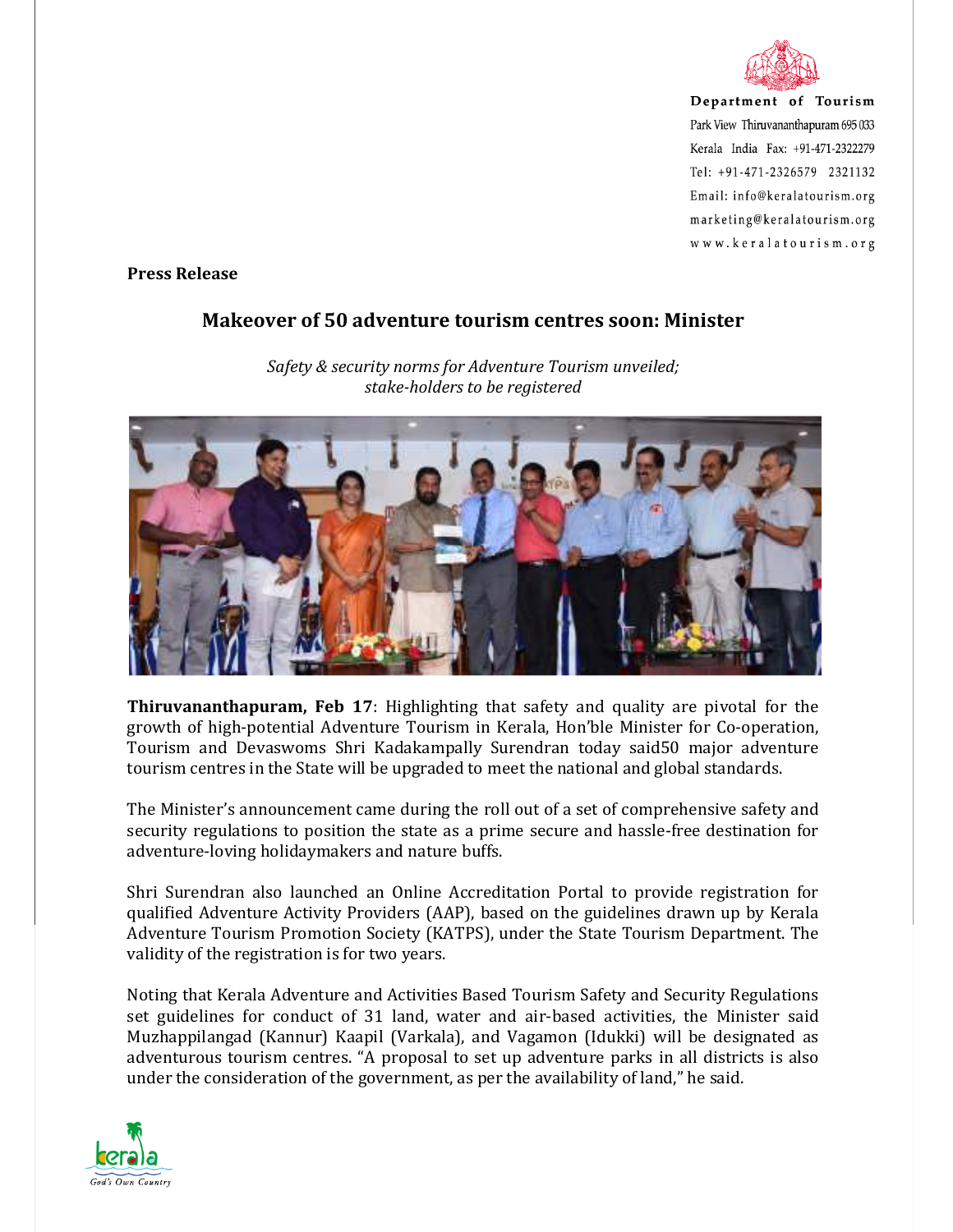

Department of Tourism Park View Thiruvananthapuram 695 033 Kerala India Fax: +91-471-2322279 Tel: +91-471-2326579 2321132 Email: info@keralatourism.org marketing@keralatourism.org www.keralatourism.org

Listing five ways of developing adventure tourism, he said first, the basic infrastructure in then existing adventure tourism spots needs to be developed. This should be followed by identifying and developing new spots, promoting public-private projects and creating a circuit connecting adventure tourism centres. Finally, the state has to brand its adventure tourism nationally and internationally. Currently, KATPS. in association with the Forest Department is conducting activities in forest areas, he explained.

"Soft adventure parks have already been started in Veli, Kollam Asramam, Thenmala, Karlad in Wayand and Kottappuram. Preparations are in the final stages in Munnar to start paragliding activities. Besides, an Adventure Tourism Academy will be set up at Sasthampara near the state capital," the Minister added.

Smt Rani George IAS, Secretary Tourism, presiding over the function, said except desertbased activities and snow-capped mountain activities, Kerala has all the potential to emerge as a top adventure tourism destination.

"Approval has been given for commencing a training course in adventure tourism at Kerala Institute of Tourism and Travel Studies (KITTS), in association with private tour operator Muddy Boots," she added.

Shri P Bala Kiran IAS, Director, Tourism, also spoke. Shri Manesh Bhaskar, CEO KATPS, welcomed the gathering.

Shri D K Vinod Kumar IFS, Director, Eco Tourism; Shri Aneesh Kumar. P.K, Association of Tourism Trade Organisations India (ATTOI); Shri Pradeep Murthy, ATTOI; Shri Baby Mathew Somatheeram, President, KTM Society; Shri E.M. Najeeb, Senior Vice President, IATA; and Shri Ravi Shankar. K.V, Executive Member, KATPS were present.

The guidelines were evolved by an Experts Committee, which mostly focused on 31 adventure tourism activities. While doing this, the panel had also taken into account the Adventure Tourism Guidelines issued by the Ministry of Tourism, Government of India.

The guidelines lay emphasis on essential parameters for activity providers such as having proper licence as prescribed by the state or central government norms, deployment of qualified personnel including well-trained activity leaders with hands-on experience, use of quality equipment and knowledge of First Aid and safety and risk mitigation ability.

The land, water and air based activities covered by the guidelines include trekking and mountaineering, jeep safaris, all-terrain vehicle tours, cycling, water skiing, scuba diving, kayaking and canoeing, water surfing and paragliding and hand gliding.